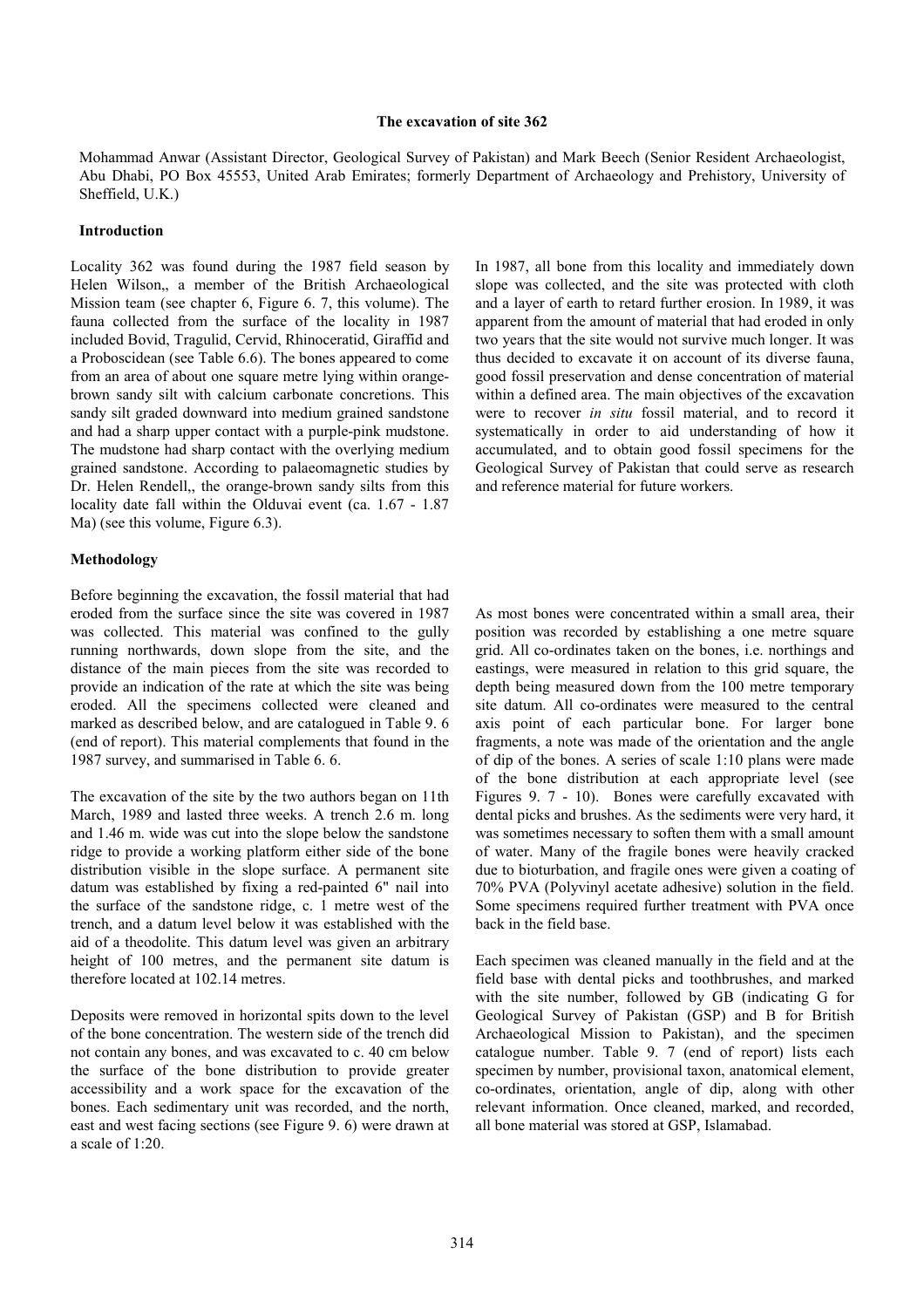## **Results: Surface Collection of the Locality and Gully**

Table 9. 6 (end of report) lists the fossil collected in 1989 from the surface of the locality and the gully running downslope from the site. Over 75 specimens were collected, of which more than two thirds were diagnostic; i.e. identifiable to at least anatomical element and/or genus. Provisional identification of this material indicates the presence of Bovid, Proboscidean, *Sivatherium* and *Rhinoceros*.

Table 9. 8: Comparison of the surface and excavated fossil assemblages from site 362.

| Taxon        | % of species in surface<br>collections | % of species in<br>excavation |
|--------------|----------------------------------------|-------------------------------|
| Bovid        | 25                                     | 15                            |
| Carnivore    | $-$                                    | 11                            |
| Sivatherium  |                                        | $\overline{c}$                |
| Rhinoceratid | 5                                      |                               |
| Proboscidean |                                        | $<$ 1                         |
| Suid         | --                                     | $<$ 1                         |
| Cervid       |                                        | --                            |
| Tragulid     | $<$ 1                                  | --                            |
| <b>Bird</b>  |                                        |                               |

It is interesting to compare the overall composition of the species represented at site 362 from its surface collection. and from the excavation. The general features are shown in Table 9. 8. As indicated, the surface collection provided a reasonably accurate indication of the importance of bovids, giraffids, Proboscidean and rhino. However, it failed to indicate the presence of carnivore (11% of the excavated total), pig and bird. Conversely, there was no trace of cervids in the excavated material, although these were

#### **Erosion rates**

It was obvious that locality 362 was eroding very quickly. 75 specimens had been eroded from their original context and washed down slope in just two years between 1987 and 1989. This suggests that the 217 specimens found in 1987

## **The Excavation: Stratigraphic sequence**

The sedimentary sequence of the site is shown in Figure 9. 6, and consisted of (from top to bottom): loose sandstone (context 1), mudstone (context 2), sandy silt (context 3), and sandy silt with abundant fossils and increased mineralised concretions (context 4). Underlying deposits were not investigated.

Context one is a grey coloured, medium grained, c. 10 cm thick, bioturbated loose sandstone that has a well defined contact with the underlying mudstone. Context two is purple-pink, c. 40 cm thick, bioturbated, moderately compacted mudstone that has a sharp, uneven contact with the lower sandy silt unit. Context three is an orange-brown, c. 50 cm thick, bioturbated, sandy silt with occasional concretions. The unit is well compacted and has very present in small amounts in the surface collection. However, it should be noted that the identifications of the Bovidae in the excavated assemblage are very provisional, and more detailed research may show that cervids are present in small amounts. In conclusion, it is suggested that surface assemblages give a reasonable indication of the taxa in a fossil accumulation, but are unlikely to show the full range of types, or the rarer ones.

might have resulted from ca. 6 years' erosion. At this rate of erosion, it is unlikely that the 175 bones remaining in the deposit would have remained in situ for much more than 10 years.

occasional round-oval mudstone inclusions (c. 5 cm in diameter).

Context four contains the fossil accumulation, and is an orange-brown sandy silt which grades downwards into a medium-grained sandstone. It has abundant concretions which increase in size with depth from c. 5 mm - 2 cm in diameter. Mudstone inclusions are also present. Roots in this unit are marked by mudstone and sandstone infilling. Fresh roots could be seen protruding out of the surface fractures of many of the bones. The bone bed extended in a roughly rectangular strip from the centre of the northern part of the trench into its south-east corner. It was approximately 1.20 m long, c. 75 cm wide and had a uniform thickness of c. 30 cm.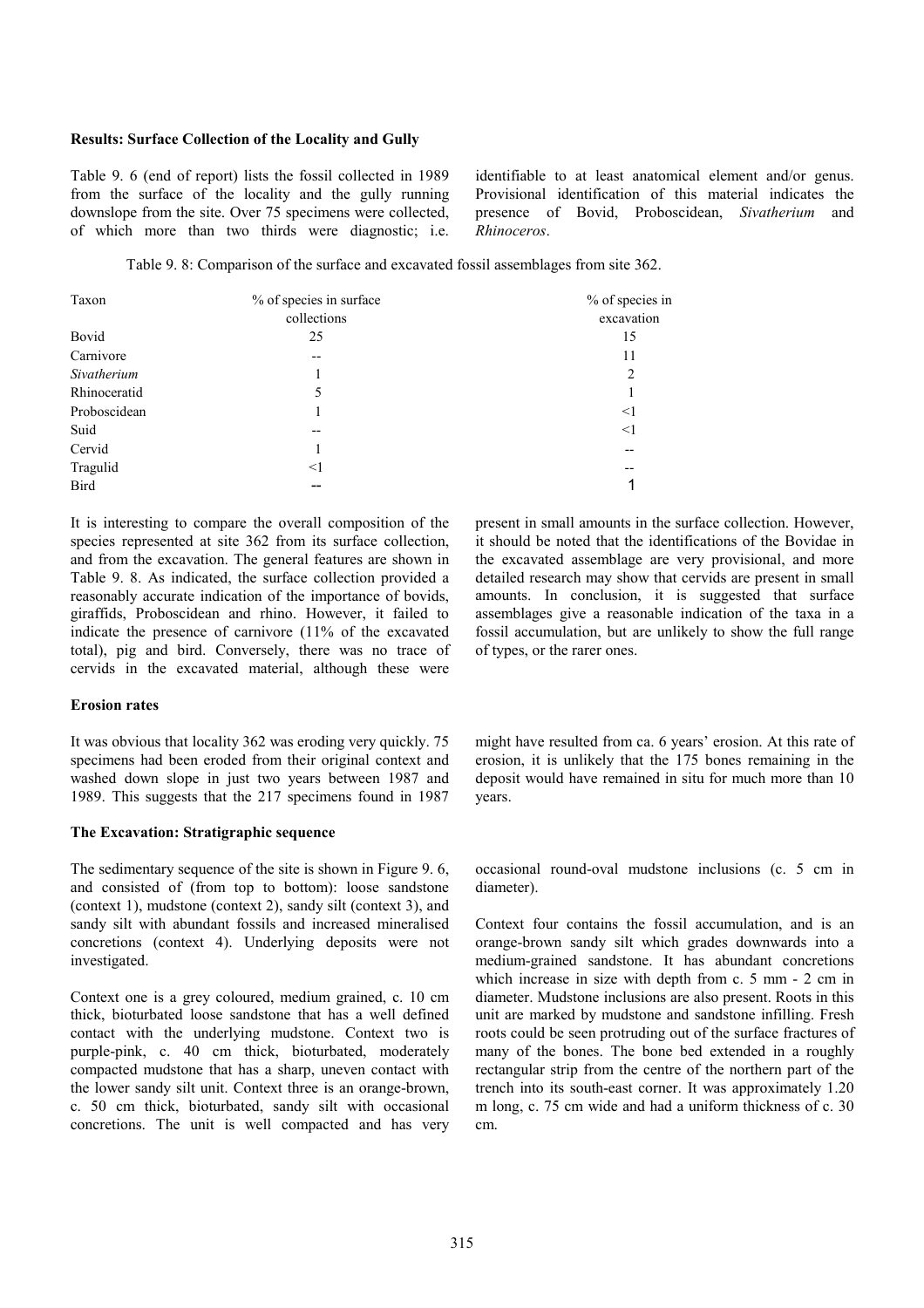

Figure 9. 6: Section of locality 362. (Based on field records by Mark Beech and Eddie Moth).

## **The Fauna**

A total of 179 specimens were excavated, of which almost half were diagnostic i.e. identifiable to genus or family. As Table 1 shows, the provisionally identified fauna consists (in

## **Nature of the Fossil Accumulation**

Three particular groups of bones were articulated: a Bovid humerus-radius-ulna (specimen numbers X21, X28 and X29), a *Sivatherium* humerus-radius-ulna (specimen numbers X19, X25, X27 and X136) (see Figure 9. 7), and a canid partial skeleton (see Figure 9. 10). Many of the other bones appeared to come from only a few individuals.

The major part of the skeleton of an adult male carnivore (*Canis cautleyi*; see Turner, this volume) was represented within the deposits (jaw  $(X119/X124)$ , canines (X88/X104/X126), atlas (X92), humerus (X38), radius (X55), ulna (X41), os penis (X75), a pair of tibias (X125 (left) and X56 (right)), calcaneum (X105), astragalus (X100), metapodials (X84 / X93 / X154/ X158), carpals tarsals  $(X103 / X105 / X112 / X160)$  and phalanges  $(X83/X175/X178)$ . In addition many of the smaller ribs may

## **Taphonomic factors**

Most of the long bones were transversely fractured. Longitudinal and diagonal fractures are also present. Features such as step-fracturing, polishing, and sun-cracking were not seen on bone surfaces. A few bones exhibit traces of carnivore activity. Two specimens came from the gully collect: a pelvis shaft fragment (specimen G11/1) had several puncture marks and striations, and a Bovid distal humerus (specimen G16) had gnawing marks on its surface. decreasing numerical importance) primarily of Bovid, followed by carnivore (*Canis*), *Sivatherium*, Gazelle, *Rhino*, Proboscidean, a large bird (?eagle size/type) and ?Suid.

have belonged to this particular animal, as no other species of small body size have yet been identified within the assemblage.

A pair of horns attached to a fragment of the crania (X12) and two maxillaries (X46-left maxilla, X51-right maxilla) all appear to belong to the same individual. The slender horns are set quite close together and project backwards from the skull at about 45 degrees, the tips of the horns curling upwards. The size and form of the horns suggest that the specimen is some sort of gazelle-type creature within the family of Bovidae.

A complete bird ulna (X15/X16) and almost complete carpometacarpus (X66) appear to belong to the same bird (? of eagle size/type).

The best evidence of carnivore activity came from one of the excavated specimens: a Proboscidean calcaneum (specimen number X62), which had one very deep puncture mark and at least three other shallower marks. It is worth noting that the deep puncture mark is of a size comparable with the carnivore canines recovered from the site (specimens X88 and X104).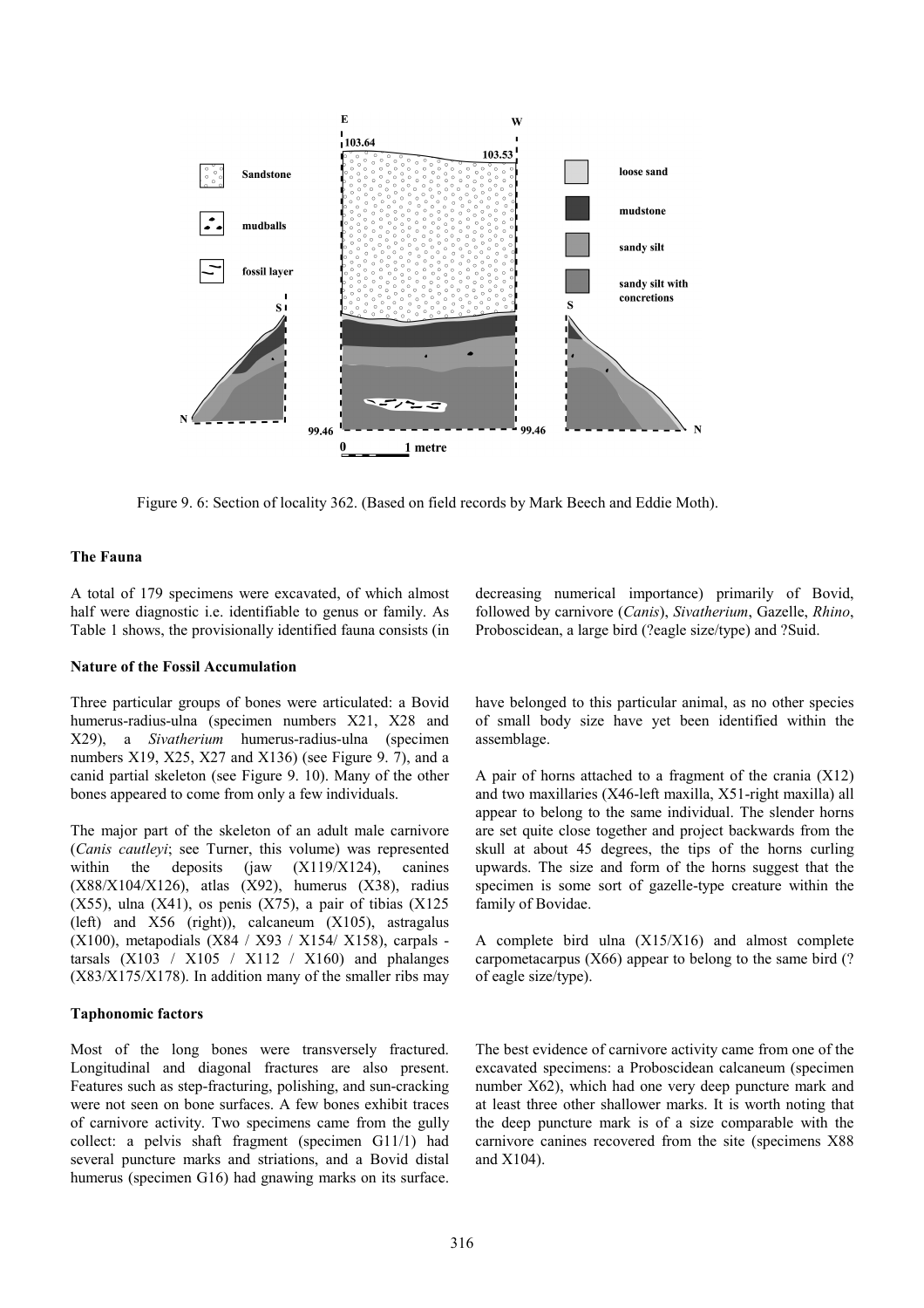## **Discussion: 1) Sediments**

The sediments at site 362 are fine-grained, poorly sorted, and do not contain silt layers. Sedimentary structures are not preserved, perhaps due to the effects of bioturbation. The sandy silt grades downward into medium grained sandstone. In fluvial rocks, fine sediments generally represent lake, overbank or abandoned channel deposits. There are various ways of explaining the accumulation of the sediments at site 362:

1. Lake or depression: Deposition in lakes/depressions is usually marked by oscillatory ripple marks, and the presence of freshwater invertebrate fossils (bivalves and gastropods). In the case of site 362, no such ripple marks were present, and no freshwater invertebrate fossils were recovered during the excavation. It is worth also noting that no crocodile or turtle fossils are present in the recorded fauna.

## **2) Bones**

The absence of sun-cracking on bone surfaces would appear to indicate that the bones were not exposed to the sun for any great length of time. The material would therefore appear to have been either rapidly buried, or transported to where the sun could not affect them.

The excavation of articulated and semi-articulated limbs, as well as several complete fragile specimens e.g. the bird bones, the carnivore penis bone, and many ribs, suggests a negligible amount of transportation. The lack of roundness or step-fracturing to any of the specimens would also appear to confirm this hypothesis.

The presence of a large, adult, male carnivore (*Canis cautleyi*) within the assemblage may explain the accumulation of the bone material. Its skeleton was, however, found at the base of the fossil deposits, so it clearly cannot have been te primary collector. As noted already, several specimens exhibit traces of carnivore puncture marks and striations. The distribution of the bones in an elongated spread, with a north-west/south-east orientation may

# **Conclusions**

With reference to our initial objectives, set out in the introduction to this report:

> 1. *In-situ* fossil bone material was recovered from site 362 and recorded in detail. The bones appear to represent a carnivore accumulation, which resulted in the preservation of some excellent specimens of Bovid, a carnivore (*Canis cautleyi*), *Sivatherium*,

2. Overbank deposit: Overbank deposits are generally recognised by the presence of silt layers, ripple marks and well sorted sediments. As mentioned above, the sediments at site 362 are poorly sorted and do not have any ripple marks or contain any silt layers.

3. Abandoned channel: Abandoned channel deposits are generally characterized by an upward decrease in particle size. This feature is present in the sediments at site 362, the sediments becoming increasingly finer upwards through the profile.

In the light of the above observations with regard to the sedimentary evidence, it would seem that the site may have existed within an abandoned channel system.

possibly represent the remnants of bones deposited in a carnivore passage-way or burrow.

In summary, the sedimentary evidence suggests that sediments accumulated within an abandoned channel system. The fossil evidence points to some sort of carnivore accumulation. A model may therefore be proposed as follows:

> 1. An abandoned channel slowly accumulates increasingly finer sediments, and eventually dries out.

> 2.A carnivore makes its den/cache of bone within this abandoned channel, either by burrowing, or by using a narrow gully near its bank.

> 3.The den/cache subsequently goes out of use, perhaps with the roof/passage-way collapsing, leading to the rapid burial of the bones.

> Gazelle, Rhino, some sort of bird of ?eagle size/type and a Suid.

> 2. Sedimentological evidence suggests that this site was formed on the edge of an abandoned river channel. Further study of the sedimentary history of the deposits associated with this site is recommended to gain a fuller understanding of the environmental setting of this site.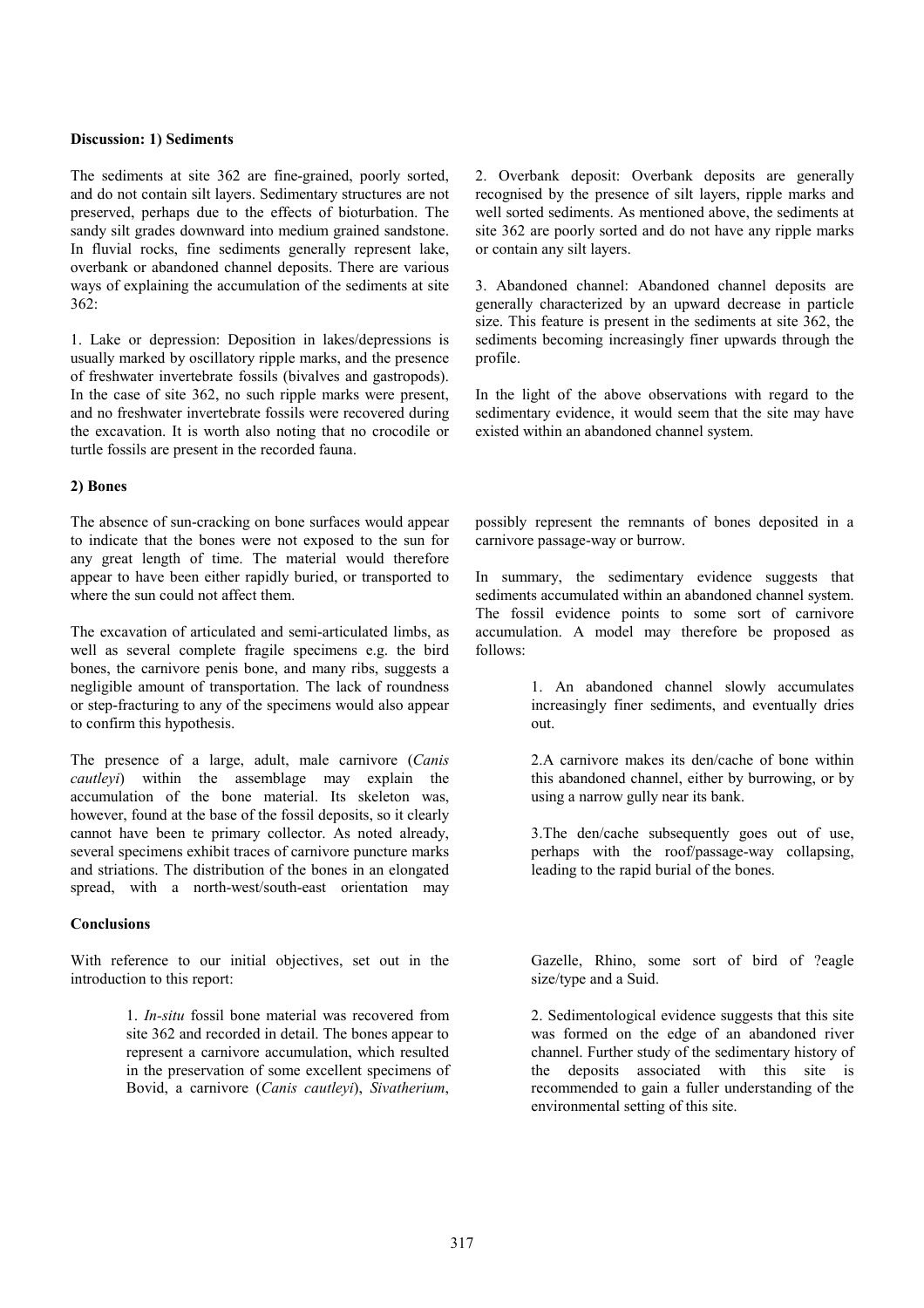

Figure 9. 7: Plan of level 1, locality 362 (based on field records by the authors and Eddie Moth).

 The most important finds shown here are the bovid skull/horns (12), a radius-ulna of a bird (15,16), an articulated radius-ulna of *Sivatherium* (19, 25, 27), and a bovid humerus and radius-ulna (28, 29).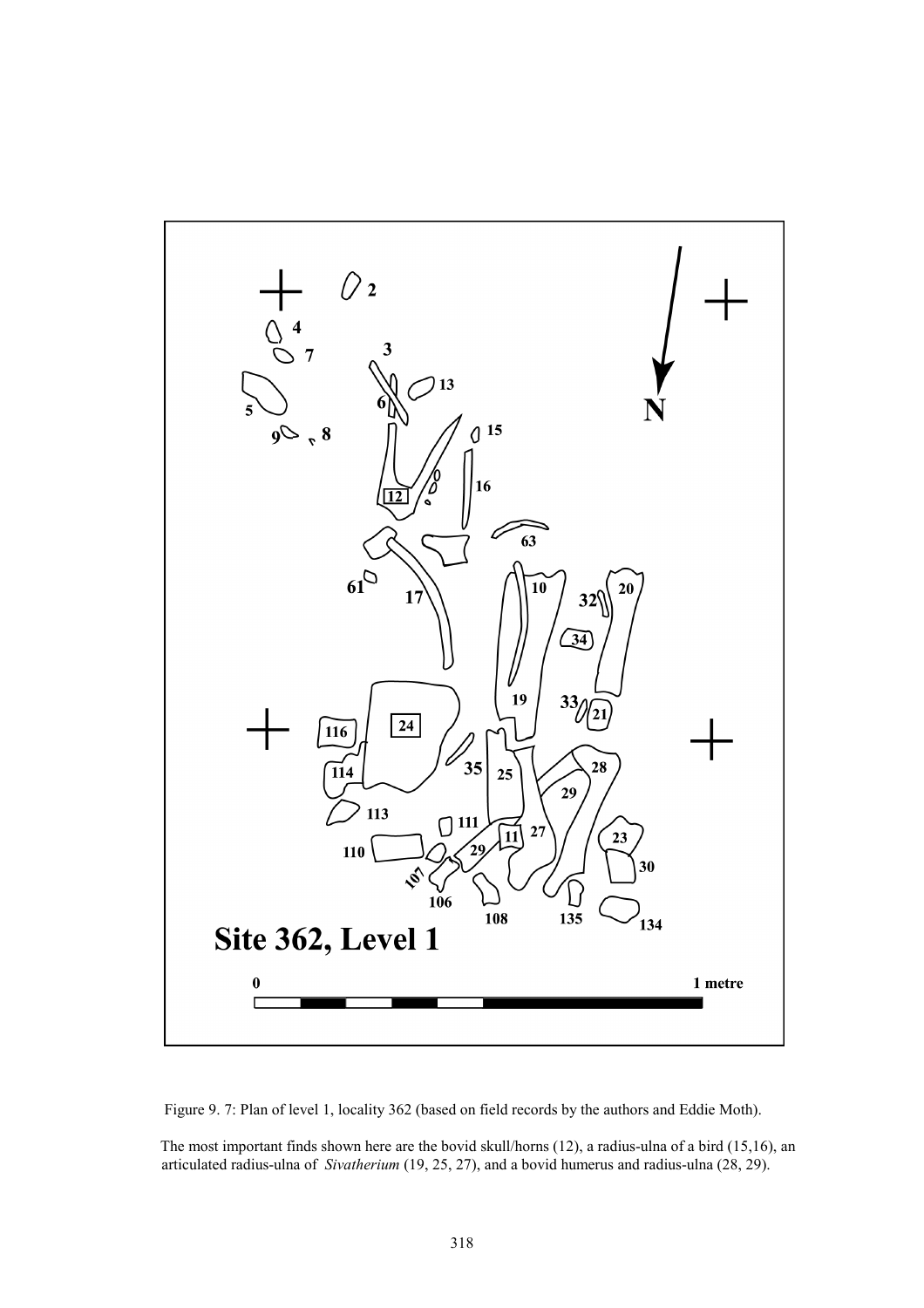

Figure 9. 8: Plan of level 2, locality 362 (based on field records by the authors and Eddie Moth).

 The *Sivatherium* proximal humerus (136) in this level articulates with the radius-ulna in level 1 (19, 25 and 27).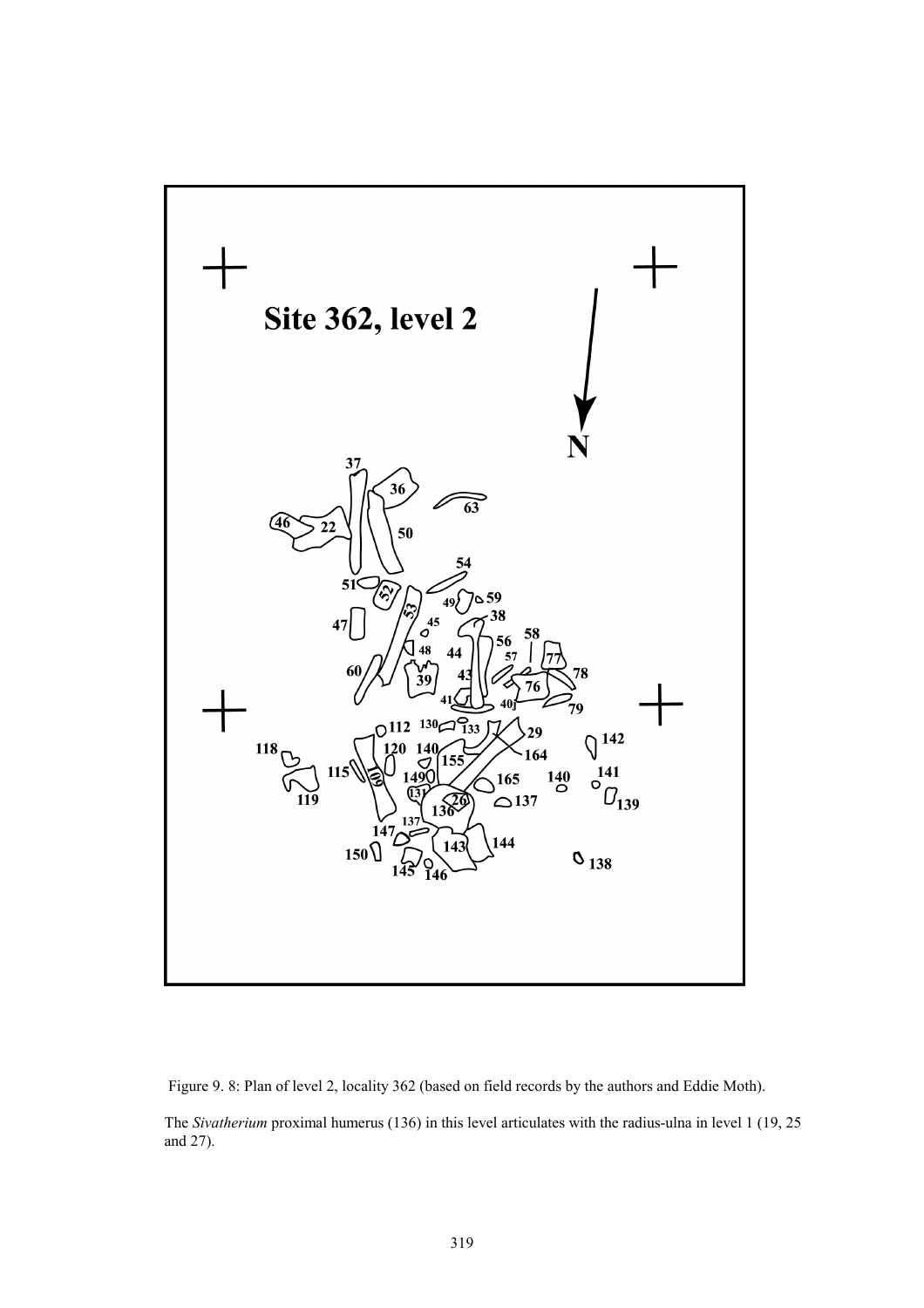

Figure 9. 9: Plan of level 3, locality 362 (based on field records by the authors and Eddie Moth).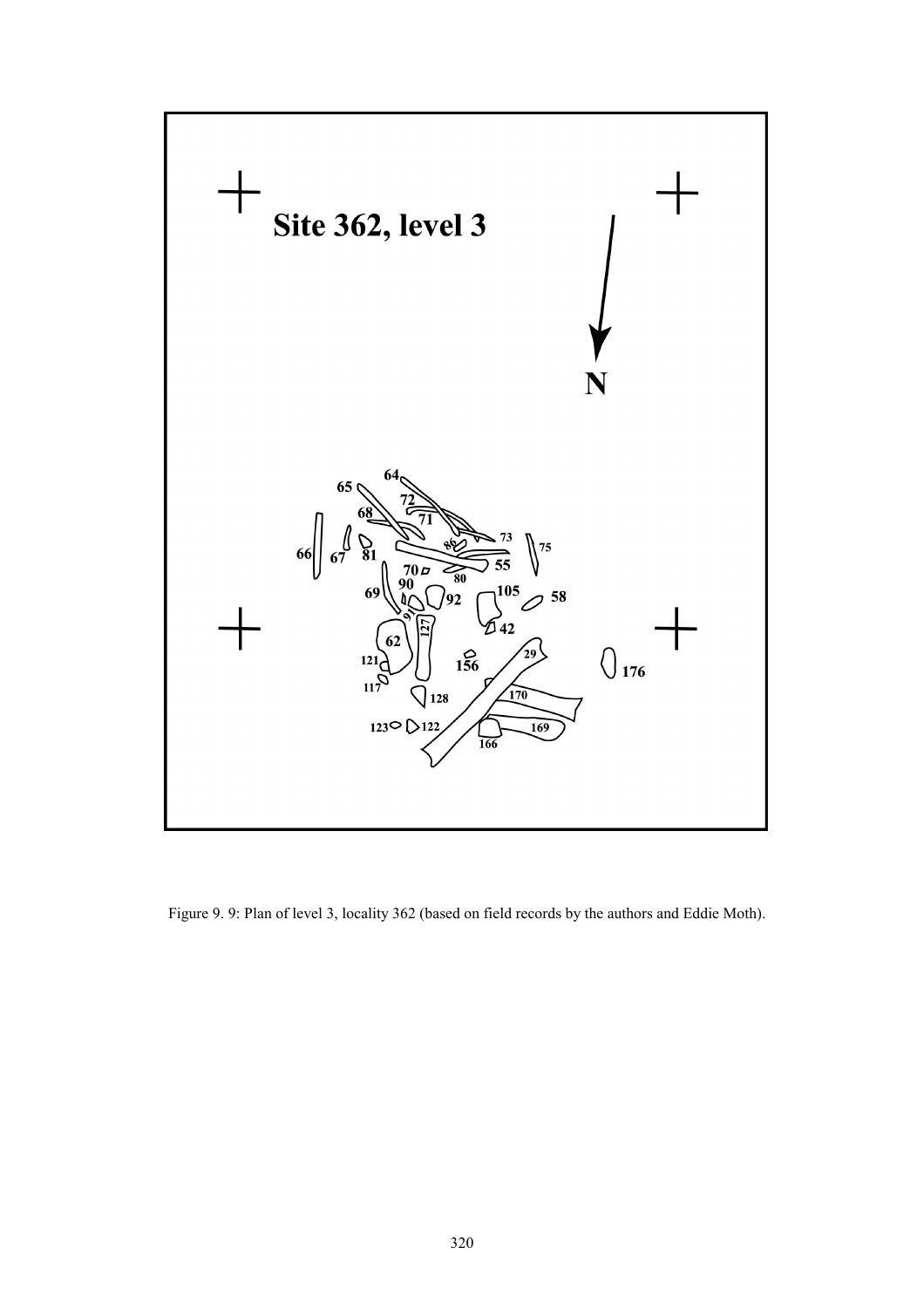

 Figure 9. 10: Plan of level 4, locality 362 (based on field records by the authors and Eddie Moth). The canid partial skeleton was the main find in this part of the excavation.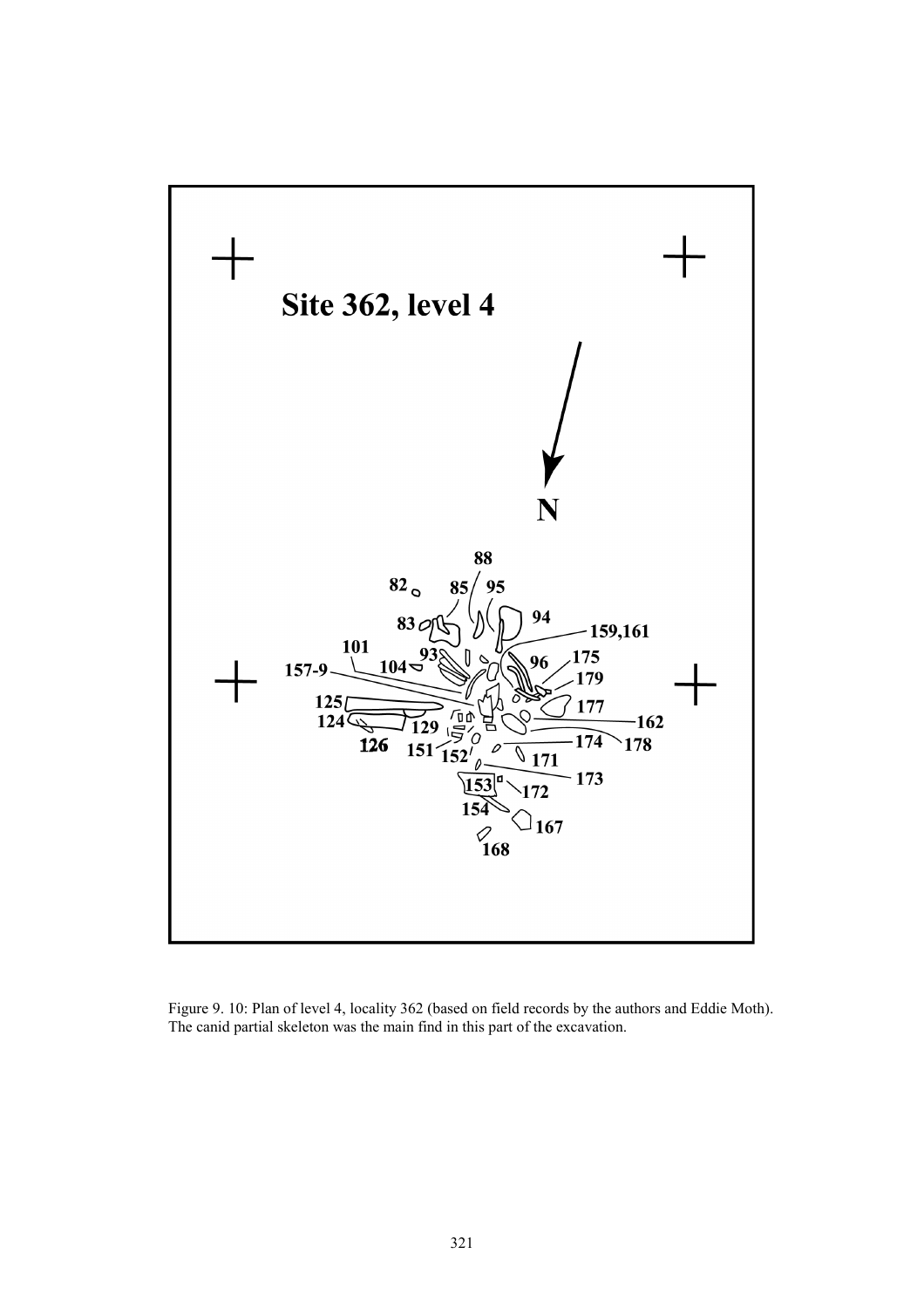# **Table 9. 6: Fossil material collected in 1989 from the gully down slope of locality 362**

Key: lbf = long-bone fragment

| Spec. No.            | <b>Distance</b>     | <b>Taxon</b>  | <b>Element</b>                                    | <b>Notes</b>                               |
|----------------------|---------------------|---------------|---------------------------------------------------|--------------------------------------------|
|                      | down gully          |               |                                                   |                                            |
|                      |                     |               |                                                   |                                            |
| GB <sub>1</sub>      | 49 m                | Large mammal  | Indeterminate                                     |                                            |
| GB2/                 | 148 <sub>m</sub>    | Medium mammal | Indeterminate                                     |                                            |
| GB2/                 | 248 m               | Medium mammal | Indeterminate                                     |                                            |
| GB3                  | 47.5 m              | Medium mammal | Indeterminate                                     |                                            |
| GB4                  | 46.6 m              | Medium mammal | skull fragment                                    |                                            |
| GB <sub>5</sub>      | 44.4 m              | Bovid         | Atlas                                             |                                            |
| GB <sub>6</sub>      | 44.3 m              | Small mammal  | Indeterminate                                     |                                            |
| GB <sub>7</sub>      | 43.3 m              | Bovid         | Jaw fragment with broken                          |                                            |
| GB 8                 | 41.7 <sub>m</sub>   |               | teeth<br>Right<br>distal                          |                                            |
|                      |                     | Bovid         | metacarpal<br>fragment                            |                                            |
| GB <sub>9</sub>      | 41.1m               | Large mammal  | Indeterminate                                     |                                            |
| <b>GB</b> 10         | 40.0 m              | Medium mammal | Vertebra fragment                                 |                                            |
| GB 11/1              | 38.4 m              | Medium mammal | Pelvis shaft                                      |                                            |
|                      |                     |               |                                                   | carnivore puncture marks and<br>striations |
| GB 11/2              | 38.4 m              | Medium mammal | Indeterminate                                     |                                            |
| GB12                 | 36.3 m              | Bovid         | Right distal tibia                                |                                            |
| GB13                 | 36.0 m              | Bovid         | Right distal humerus                              |                                            |
| <b>GB</b> 14         | 35.9 <sub>m</sub>   | Bovid         | Right distal tibia                                |                                            |
| GB15                 | 33.4 m              | Medium mammal | Indeterminate                                     |                                            |
| GB 16                | 33.5 m              | Bovid         | Left distal humerus                               | ? chewing marks                            |
| <b>GB17</b>          | 32.8 m              | Medium mammal | Indeterminate                                     |                                            |
| <b>GB 18</b>         | 31.3 m              | Medium mammal | Skull fragment                                    |                                            |
| GB 19                | 31.0 <sub>m</sub>   | Bovid         | Left proximal radius                              |                                            |
| <b>GB 20</b>         | 30.5                | Medium mammal | Indeterminate                                     |                                            |
| GB21                 | 29.7 m              | Large mammal  | Indeterminate                                     |                                            |
| <b>GB 22</b>         | 28.2 m              | Medium mammal | Indeterminate                                     |                                            |
| <b>GB 23</b>         | 27.9 <sub>m</sub>   | Medium mammal | Indeterminate<br>$\overline{4}$<br>$(+)$<br>other |                                            |
|                      |                     |               | small ones)                                       |                                            |
| <b>GB 24</b>         | 25.3 m              | Medium mammal | Indeterminate                                     |                                            |
| GB 25/1              | 23.3-23.6m          | ?Bovid        | Pelvis (ilium)                                    |                                            |
| GB 25/2              | 23.3-23.6m          | Medium mammal | Pelvis fragment                                   |                                            |
| GB 25/3              | 23.3-23.6m          | Medium mammal | Indeterminate lbf                                 |                                            |
| GB 25/4              | 23.3-23.6m          | Medium mammal | Vertebra fragment                                 |                                            |
| GB 25/5              | 23.3-23.6m          | Large mammal  | Proximal<br>tibia<br>$^{+}$<br>1                  |                                            |
|                      |                     |               | indeterminate                                     |                                            |
| GB 26                | 23.1 m              | <b>Bovid</b>  | Left proximal radius                              |                                            |
| <b>GB 27</b>         | 22.1 m              | Bovid         | Right distal humerus                              |                                            |
| <b>GB 28</b>         | 20.7 <sub>m</sub>   | Large mammal  | Indeterminate                                     |                                            |
| $\overline{GB}$ 29/1 | $20.5\;{\rm m}$     | Bovid!        | Distal radius                                     |                                            |
| GB 29/2              | $20.5 \text{ m}$    | Large mammal  | ?vertebra                                         |                                            |
| GB 30/1              | $20.0\ \mathrm{m}$  | ?Sivatherium  | Left metatarsal shaft                             |                                            |
| GB 30/2              | 20.0 <sub>m</sub>   | Medium mammal | Pelvis fragment                                   |                                            |
| GB 31/1              | $\overline{19.6}$ m | ?Bovid        | Right radius-ulna fragment                        |                                            |
| GB 31/2              | 19.6 m              | Large mammal  | Indeterminate lbf                                 |                                            |
| GB 32                | 18.95 m             | Bovid         | Right maxilla with tooth<br>fragment              |                                            |
| GB 33                | 18.6 m              | Bovid         | Right proximal radius-ulna                        |                                            |
| GB 34/1              | 14.6 m              | ?Proboscidean | astragalus                                        |                                            |
| GB 34/2              | 14.6 m              | Medium mammal | Indeterminate                                     |                                            |
| GB 34/3              | 14.6 m              | Rhinoceros    | Right distal tibia                                |                                            |
| GB 35/1              | 14.2 m              | Medium mammal | Indeterminate                                     |                                            |
| GB 35/2              | 14.2 m              | Medium mammal | Indeterminate                                     |                                            |
| GB 36/1              | 14.1 m              | Bovid         | Astragalus                                        |                                            |
| GB 36/2              | 14.1 m              | Medium mammal | Indeterminate                                     |                                            |
| GB 37/1              | 14.2 m              | Medium mammal | Indeterminate                                     |                                            |
| GB 37/2              | 14.2 m              | ?Bovid        | Radius midshaft                                   |                                            |
| GB 37/3              | 14.2 m              | Medium mammal | Indeterminate                                     |                                            |
|                      |                     |               |                                                   |                                            |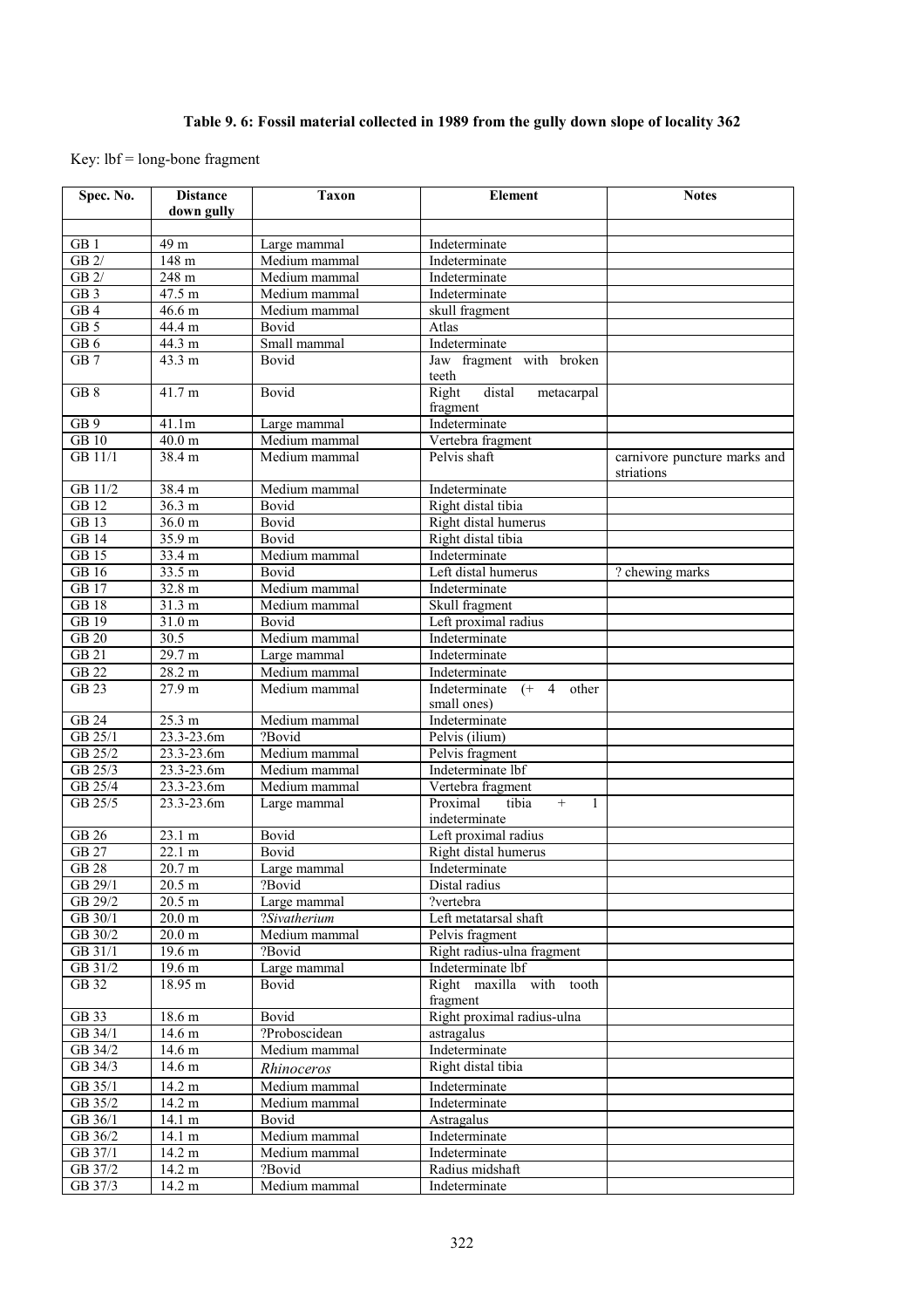| GB 38                 | 13.2 m             | Medium mammal         | Indeterminate                         |                            |
|-----------------------|--------------------|-----------------------|---------------------------------------|----------------------------|
| GB 39/1               | 12.1 m             | Large mammal          | Vertebra fragment                     |                            |
| GB 39/2               | $12.1 \text{ m}$   | Medium mammal         | Indeterminate                         |                            |
| GB 39/3               | 12.1 m             | Medium mammal         | Indeterminate                         |                            |
| GB 39/4               | 12.1 m             | Medium mammal         | Indeterminate                         |                            |
| <b>GB 40</b>          | 12.8 m             | Large mammal          | Scaphoid                              |                            |
| GB 41                 | 13.5 m             | Medium mammal         | Indeterminate                         |                            |
| GB 42                 | 14.0 m             | Bovid                 | Humerus midshaft                      |                            |
| GB 43/1               | 12.9 <sub>m</sub>  | Medium mammal         | Indeterminate                         |                            |
| GB 43/2               | 12.9 m             | Medium mammal         | Indeterminate                         |                            |
| GB 44                 | 12.2 m             | Bovid                 | Right distal tibia                    |                            |
| GB45                  | 12.0 <sub>m</sub>  | Bovid                 | Right distal scapula                  |                            |
| GB46                  | 10.8 <sub>m</sub>  | <b>Bovid</b>          | Right distal tibia                    |                            |
| GB 47/1               | 11.2 m             | ?Bovid                | Carpal                                |                            |
| GB 47/2               | 11.2 m             | ?Bovid                | Radius midshaft                       |                            |
| GB 48                 | 10.9 <sub>m</sub>  | Medium mammal         | ?vertebra                             |                            |
| GB 49                 | 11.6 <sub>m</sub>  | ?Bovid                | Proximal metatarsal                   |                            |
| GB 50/1               | 11.3 m             | Medium mammal         | Indeterminate                         |                            |
| GB 50/2               | 11.3 m             | Medium mammal         | Indeterminate                         |                            |
| GB 50/3               | 11.3 m             | Medium mammal         | Indeterminate                         |                            |
| GB 51                 | 9.6 <sub>m</sub>   | Small mammal          | Indeterminate                         |                            |
| $\overline{GB}$ 52    | 9.6 m              | ?Rhino                | Carpal                                |                            |
| GB 53/1               | 8.5 m              | ?Bovid                | Metatarsal                            |                            |
| GB 53/2               | 8.5 m              | Medium mammal         | Indeterminate                         |                            |
| GB 54                 | 8.6 <sub>m</sub>   | ?Bovid                | ?phalange+2 Indeterminates            |                            |
| GB 55                 | 7.5 <sub>m</sub>   | Large mammal          | Indeterminate                         |                            |
| $\overline{GB\,56}/1$ | 7.0 <sub>m</sub>   | Medium mammal         | Rib fragment                          |                            |
| GB 56/2               | 7.0 <sub>m</sub>   | Medium mammal         | Indeterminate                         |                            |
| GB 56/3               | 7.0 <sub>m</sub>   | Medium mammal         | Indeterminate                         | $& 7$ other indeterminates |
| GB 57                 | 6.1 m              | Bovid                 | 1st phalange, left                    |                            |
| GB 58/1               | 6.0 <sub>m</sub>   | Large mammal          | Indeterminate                         |                            |
| GB 58/2               | 6.0 <sub>m</sub>   | Medium mammal         | Indeterminate                         | $&$ 1 other indeterminate  |
| GB 59                 | $6.2 \text{ m}$    | Bovid (Medium mammal) | Jaw fragment                          | $&$ 1 other indeterminate  |
| GB 60/1               | $7.2 \text{ m}$    | ?Proboscidean         | ?metapodial                           |                            |
| GB 60/2               | 7.2 m              | Large mammal          | Indeterminate lbf                     |                            |
| GB 60/3               | $7.2 \text{ m}$    | Medium mammal         | Indeterminate lbf                     |                            |
|                       | $7.2 \text{ m}$    | Bovid                 | left distal unfused metatarsal        |                            |
| GB 60/4<br>GB 60/5    | $7.2 \text{ m}$    |                       | Indeterminate lbf                     |                            |
|                       |                    | Large mammal          |                                       |                            |
| GB 61                 | 2.5 m              | Bovid (Medium mammal) | Right jaw fragment + PM               | $&$ 1 other indeterminate  |
|                       | 1.0 <sub>m</sub>   |                       | fragment<br>Right proximal metatarsal |                            |
| GB 62/1               | 1.0 <sub>m</sub>   | Bovid<br>?Bovid &     | Metatarsal                            |                            |
| GB 62/2               |                    |                       |                                       | probably part of 62/1      |
|                       |                    | (Medium mammal)<br>2  | 3 Indeterminate                       |                            |
| GB 63                 | 0.3 <sub>m</sub>   |                       | Indeterminate                         |                            |
| GB 64/1               | 0 <sub>m</sub>     | Medium mammal         | ?vertebra fragment                    |                            |
| GB 64/2               | 0 <sub>m</sub>     | Medium mammal         | Indeterminate                         | $&$ 3 other indeterminates |
| GB 65                 | $\overline{50}$ m  | Bovid                 | Right jaw fragment with M3            |                            |
| GB 66                 | $0.25$ m           | Medium mammal         | Indeterminate lbf                     |                            |
| GB 67                 | $0.58 \text{ m}$   | Medium mammal         | Indeterminate lbf                     |                            |
| GB 68                 | $0.10 \text{ m}$   | ?Bovid                | Distal metacarpal                     |                            |
| GB 69                 | $0.09\;\mathrm{m}$ | $\gamma$              | Indeterminate                         |                            |
| GB 70                 | 0.30 <sub>m</sub>  | Medium mammal         | Indeterminate lbf                     |                            |
| GB 71                 | $0.28$ m           | Medium mammal         | Indeterminate lbf                     |                            |
| GB 72                 | $0.15 \text{ m}$   | $\gamma$              | Indeterminate                         |                            |
| GB 73                 | 0.20 <sub>m</sub>  | Large mammal          | 2 Indeterminate lbf                   |                            |
| GB 74                 | $0.25$ m           | Small mammal          | 1 rib                                 |                            |
|                       |                    |                       | 1 Indeterminate                       |                            |
| GB 75                 | $0.30\;\mathrm{m}$ | Medium mammal         | $\overline{2}$ ribs                   |                            |
|                       |                    | $\gamma$              | 1 Indeterminate                       |                            |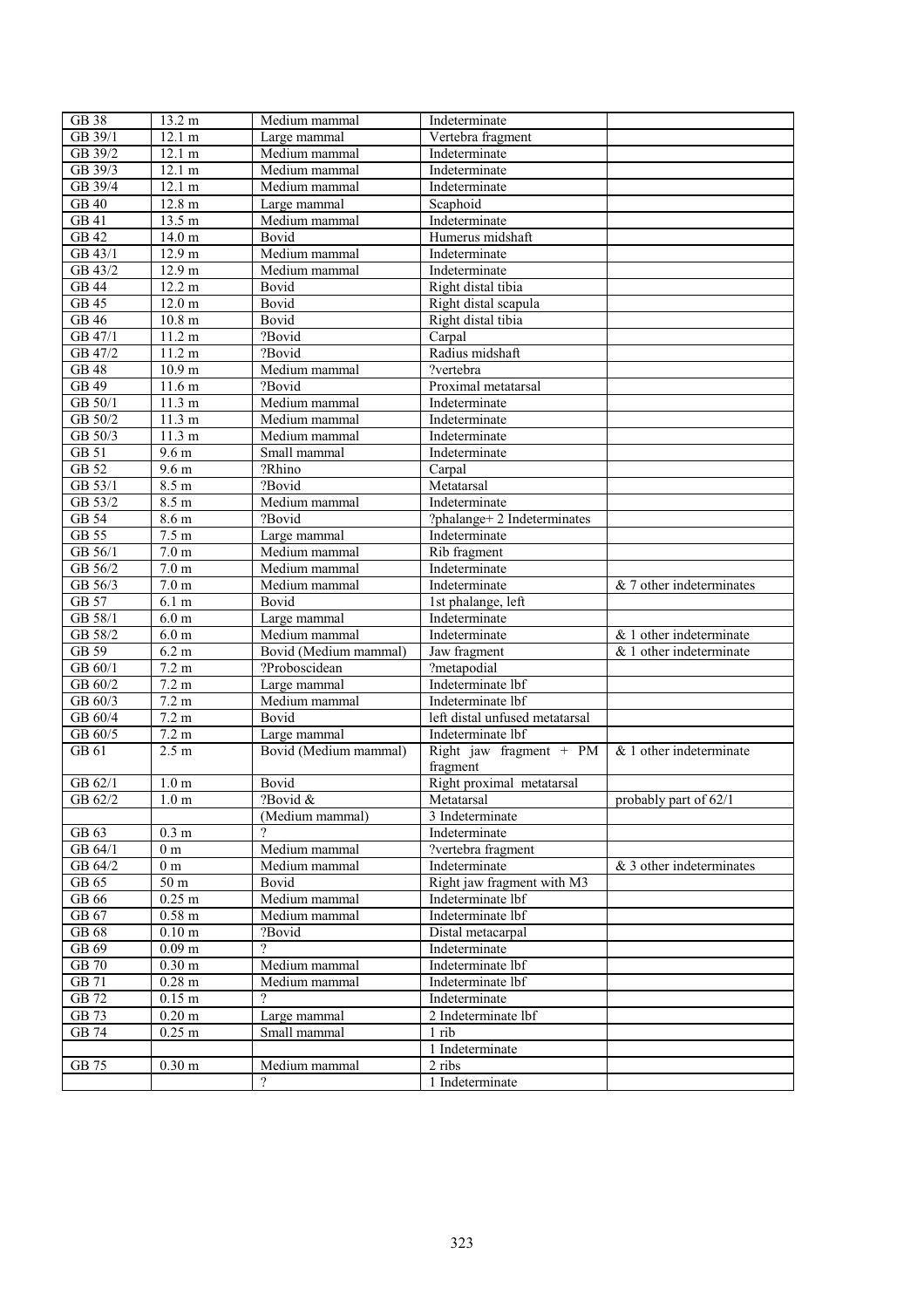| No.                      | <b>Taxon</b>             | Element                    | East               | <b>North</b> | Depth                 | <b>Orientation/Notes</b>    |
|--------------------------|--------------------------|----------------------------|--------------------|--------------|-----------------------|-----------------------------|
| $\overline{X1}$          | Indeterminate            | Fragment                   | 0.85               | 0.05         | 100.42                |                             |
| $\overline{\mathbf{X2}}$ | Indeterminate            | Fragment                   | 0.82               | 0.02         | 99.9                  | N/S                         |
| $\overline{\text{X3}}$   | Indeterminate            | Rib                        | 0.75               | 0.24         | $\frac{99.85}{99.85}$ | N 60° W; horizontal         |
| X <sub>4</sub>           | Bovid                    | 2nd phalange               | 1.0                | 0.1          | 99.83                 | NW/SE, horizontal           |
| X5                       | Indeterminate/Suid       | Pelvis                     | 0.97               | 0.23         | 99.91(t)              | Acetabulum W. = $75$ mm     |
| X6                       | Bovid                    | Bovid horn; joins 12       | 0.75               | 0.18         | 99.87(t)              |                             |
|                          |                          |                            |                    |              | 99.84(m)              |                             |
| X7                       | Indeterminate            | Vertebra                   | 0.98               | 0.15         | 99.86                 | NW/SE; horizontal           |
|                          |                          |                            |                    |              |                       |                             |
| X8                       | Indeterminate            | Fragment                   | 0.92               | 0.34         | 99.85                 |                             |
| X9                       | Indeterminate            | Fragment                   | 0.99               | 0.31         | 99.86                 |                             |
| X10                      | Indeterminate            | Rib                        | 0.44               | 0.6          | 99.88                 | N/S; horizontal             |
|                          |                          |                            |                    |              |                       |                             |
| $\overline{X11}$         | Sivatherium (part of 19) | Indeterminate              | 0.44               | 1.1          | 99.92                 | NW/SE; horizontal           |
| X12                      | Bovid/Tragulid           | Skull/horns; joins 6       | 0.60(t)            | 0.27(t)      | 99.84                 | NE/SW, horns horizontal     |
|                          |                          |                            | 0.77(m)            | 0.46(m)      |                       |                             |
| X13                      | Indeterminate            | Carpal                     | 0.70               | 0.28         | 99.86                 | NE/SW; horizontal.          |
|                          |                          |                            |                    |              |                       |                             |
| X14                      | Indeterminate            | Vertebra                   | 0.65               | 0.63         | 99.82                 | N/S, dipping north.         |
|                          |                          |                            |                    |              |                       |                             |
| X15                      | Bird (large)             | Distal ulna; part of 16    | 0.54               | 0.39         | 99.85                 | N/S; almost horizontal      |
| X16                      | Bird (large)             | Ulna; part of 15           | 0.58               | 0.52         | 99.82                 | N/S, dipping slightly north |
| X17                      | Indeterminate            | Rib                        | 0.69               | 0.64         | 99.86                 | NW/SE; dipping west         |
| <b>X18</b>               | Indeterminate            | Carpal?                    | 0.83               | 0.55         | 99.81                 | NE/SW; horizontal           |
| X19                      | Sivatherium              | Radius; joins 25 and 27    | 0.45(N)            | 1.01(N)      | 99.86                 | N/S; horizontal             |
|                          |                          |                            | 0.40(S)            | 0.62(S)      |                       |                             |
| $\overline{\text{X20}}$  | Bovid                    | Right tibia                | 0.26(N)<br>0.23(S) | 0.89(N)      | 99.84                 | N/S; horizontal             |
|                          |                          |                            |                    |              |                       |                             |
| $\overline{X21}$         | Bovid                    | Ulna; goes with 28, 29     | 0.61(S)<br>0.27    | 0.96         | 99.81                 | N/S; horizontal             |
| X22                      | Indeterminate            | Vertebra                   | 0.73               | 0.57         | 99.83                 | NE/SW; horizontal           |
| X23                      | Indeterminate            | Carpal? Tarsal?            | 0.20               | 1.22         | 99.85                 |                             |
| X24                      | Indeterminate            | Scapula?                   | 0.75               | $1.0\,$      | 99.85                 | NE/SW; almost horizontal    |
| X25                      | Sivatherium              | Proximal radius            | 0.50               | 1.10         | 99.87                 | NE/SW; horizontal           |
| $\overline{X26}$         | Indeterminate            | Epiphysis                  | 0.48               | 1.20         | 99.83                 | Horizontal                  |
| X27                      | Sivatherium              | Ulna; belongs with 19,25   | 0.40               | 1.18         | 99.85                 | NE/SW; horizontal           |
| X28                      | Bovid                    | Right humerus; goes with   | 0.27               | 1.17         | 99.83                 | N/S; proximal end dips      |
|                          |                          | 29                         |                    |              |                       | north                       |
| X29                      | Bovid                    | radius-ulna; goes with 28  | 0.23               | 1.09         | 99.86                 | Distal end dips steeply to  |
|                          |                          |                            |                    |              |                       | <b>NE</b>                   |
| <b>X30</b>               | Bovid                    | Left humerus; goes with 28 | $0.20\,$           | 1.23         | 99.81                 | NW/SE:<br>dips<br>slightly  |
|                          |                          |                            |                    |              |                       | towards NW                  |
| <b>X31</b>               | Indeterminate            | Rib fragment               | 0.66               | 0.43         | 99.83                 |                             |
| $\overline{X32}$         | Indeterminate            | Rib fragment               | 0.28               | 0.66         | $\frac{1}{99.82}$     | N/S; horizontal.            |
| X33                      | Indeterminate            | Rib fragment               | 0.35               | 0.93         | 99.80                 | N/S; horizontal             |
| X34                      | Bovid                    | 2nd phalange, complete     | 0.34               | 0.77         | 99.81                 | E/W; horizontal             |
| X35                      | Indeterminate            | Rib; ?part of 3            | 0.59               | 1.03         | 99.83                 | NE/SW; horizontal           |
| X36                      | <b>Bovid</b>             | Astragalus, left, complete | 0.62               | 0.48         | 99.85                 | NE/SW; horizontal           |
| X37                      | Indeterminate            | Tibia, left                | 0.69               | 0.54         | 99.83                 | N/S; horizontal             |
| X38                      | Canis cautleyi           | Humerus, left              | 0.42               | 0.90         | 99.80                 | NW/SE; horizontal.          |
| X39                      | Bovid                    | Metacarpal                 | 0.54               | 0.92         | 99.81                 | N/S; horizontal             |
| $\overline{X40}$         | Indeterminate            | Rib                        | 0.44               | 1.0          | 99.79                 | E/W; horizontal             |
| <b>X41</b>               | Canis cautlevi           | Ulna                       | 0.45               | 0.97         | 99.78                 | E/W; horizontal             |
| X42                      | Indeterminate            | Fragment                   | 0.42               | 0.99         | 99.77                 | N/S; horizontal             |
| X43                      | Rhinoceros               | Carpal                     | 0.47               | 0.93         | 99.82                 | Horizontal                  |
| X44                      | Indeterminate            | Sesamoid; goes with 43     | 0.49               | 0.90         | 99.81                 |                             |
| X45                      | Indeterminate            | Vertebra                   | 0.53               | 0.84         | $\overline{99.78}$    |                             |
| X46                      | Bovid/Tragulid           | Maxilla; goes with 12      | 0.79               | 0.64         | 99.85                 | NW/SE, slight dip to NW     |
| X47                      | Bovid                    | 1st phalange, complete     | 0.69               | 0.81         | 99.80                 | N/S; horizontal             |
| X48                      | Indeterminate            | carpal                     | 0.56               | 0.86         | 99.79                 | N/S, horizontal.            |
| X49                      | Bovid                    | 2nd phalange, complete     | 0.44               | 0.78         | 99.8                  | NE/SW, horizontal           |
| <b>X50</b>               | Indeterminate            | rib                        | 0.63               | 0.62         | 99.81                 | NW/SE, horizontal           |

# **Table 9. 7: Catalogue of site 362 fossil specimens, excavated 1989**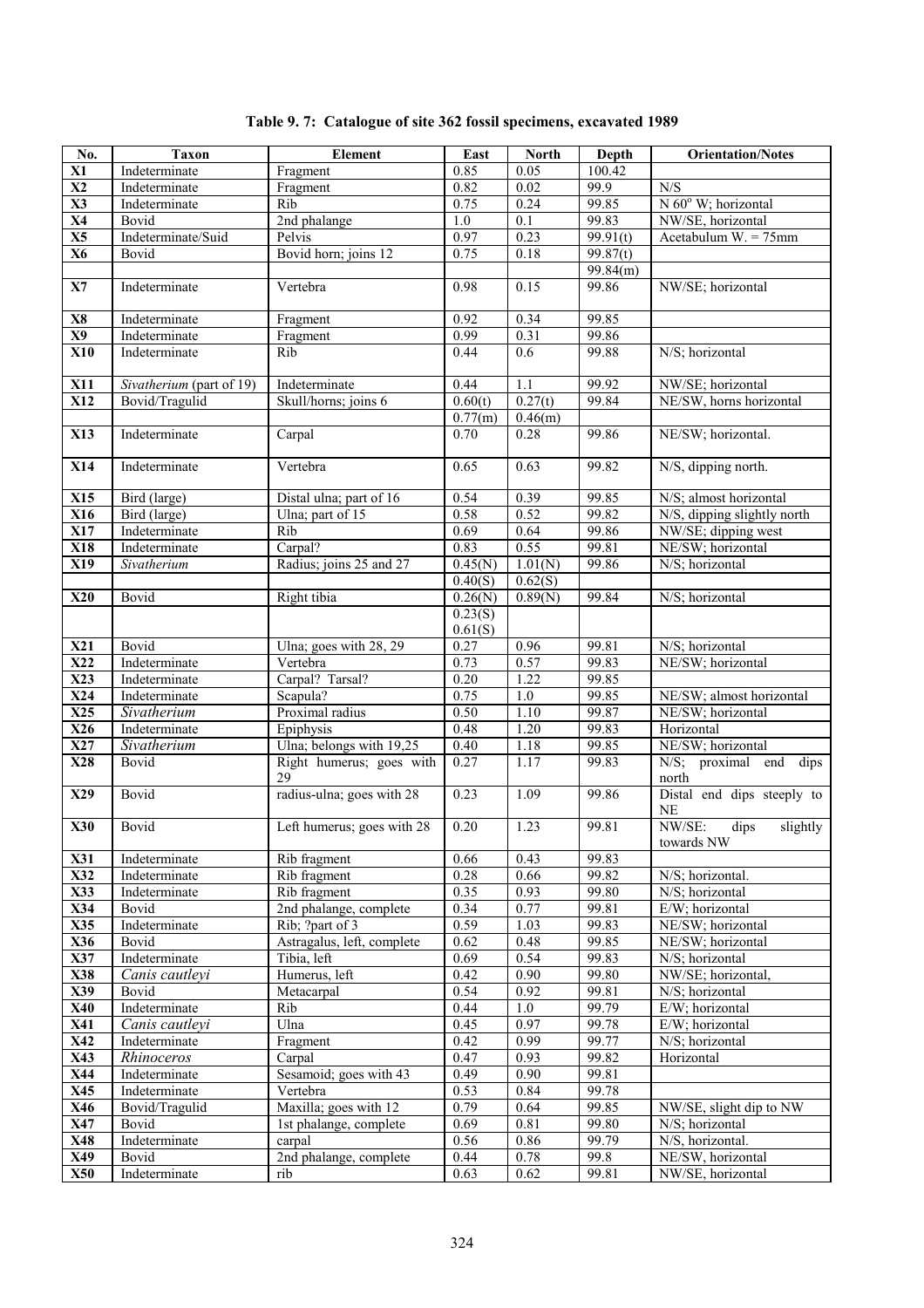| <b>X51</b>         | Indeterminate                   | Vertebra                     | 0.64              | 0.71              | 99.82                 | $E/W$ , dipping 30 $^{\circ}$ east            |
|--------------------|---------------------------------|------------------------------|-------------------|-------------------|-----------------------|-----------------------------------------------|
| X52                | Bovid                           | 1st phalange, complete       | 0.61              | 0.73              | 99.83                 | NE/SW; horizontal                             |
| X53                | Bovid                           | Metatarsal, right            | $\overline{0.60}$ | 0.82              | 99.81                 | NE/SW: horizontal                             |
| <b>X54</b>         | Indeterminate                   | Rib                          | 0.47              | 0.72              | 99.77                 | NE/SW; horizontal                             |
| X55                | Canis cautleyi                  | Radius, left, complete       | 0.49              | 0.85              | 99.76                 | NW/SE; horizontal                             |
| X56                | Canis cautleyi                  | Tibia, right proximal        | 0.41              | $\overline{0.90}$ | 99.78                 | N/S; horizontal                               |
| X57                | Indeterminate                   | Rib                          | 0.38              | 0.94              | 99.80                 |                                               |
| X58                | Indeterminate                   | Rib                          | 0.37              | 0.95              | 99.80                 | E.W; horizontal.                              |
| X59                | Indeterminate                   | Fragment                     | 0.41              | 0.76              | 99.80                 | E/W; horizontal                               |
| <b>X60</b>         | Indeterminate                   | Rib                          | 0.72              | 0.91              | 99.82                 | NE/SW; horizontal.                            |
| X61                | Indeterminate                   | Rib                          | 0.79              | 0.65              | 99.83                 | NW/SE; horizontal                             |
| X62                | Proboscidean                    | Calcaneum                    | 0.66              | $1.0\,$           | 99.84                 | NW/SE; horizontal                             |
| X63                | Indeterminate                   | Rib                          | 0.45              | 0.51              | 99.79                 | E/W; horizontal.                              |
| X64                | Indeterminate                   | Rib                          | 0.57              | 0.71              | 99.79                 | NW/SE; horizontal                             |
| X65                | Indeterminate                   | Rib                          | 0.67              | 0.73              | 99.80                 | NW/SE, horizontal                             |
| X66                | Bird (Large)                    | Carpometacarpus; goes with   | 0.82              | 0.82              | 99.78                 | N/S; horizontal                               |
|                    |                                 | 16                           |                   |                   |                       |                                               |
| X67                | Indeterminate                   | Rib                          | 0.75              | $0.80\,$          | 99.77                 | NE/SW, horizontal                             |
| <b>X68</b>         | Indeterminate                   | Rib                          | 0.62              | 0.77              | 99.76                 | E/W; horizontal                               |
| X69                | Indeterminate                   | Rib                          | 0.66              | 0.91              | 99.77                 | $\overline{\text{N/S}}$ ; slight dip to north |
| $\overline{X70}$   | Indeterminate                   | Rib                          | 0.57              | 0.87              | 99.78                 | E/W; horizontal                               |
| X71                | Indeterminate                   | Tooth fragment               | 0.54              | $0.80\,$          | 99.75                 | horizontal                                    |
| X72                | Indeterminate                   | Rib                          | 0.51              | 0.75              | 99.79                 | NW/SE; slight dip to NW                       |
| X73                | Indeterminate                   | Rib                          | 0.48              | 0.79              | 99.80                 | NW/SE; slight dipp to NW                      |
| X74                | Indeterminate                   | Rib                          | 0.43              | 0.83              | 99.78                 | E/W; horizontal                               |
| X75                | Canis cautleyi                  | Os penis; $L = 9$ cm         | 0.33              | 0.84              | 99.80                 | NW/SE; horizontal                             |
| X76                | Indeterminate                   | Vertebra                     | 0.29              | 0.95              | 99.84                 | Horizontal                                    |
| X77                | Indeterminate                   | $\overline{?}$ pelvis        | 0.26              | 0.91              | 99.84                 | Horizontal                                    |
| X78                | Indeterminate                   | Rib                          | 0.23              | 0.97              | 99.83                 | Horizontal                                    |
| X79                | Indeterminate                   | Vertebra                     | 0.25              | $1.0\,$           | 99.81                 | Horizontal                                    |
| <b>X80</b>         | Indeterminate                   | Fragment                     | 0.50              | 0.85              | $\frac{99.75}{99.75}$ | Horizontal                                    |
| <b>X81</b>         | Indeterminate                   | Skull fragment               | 0.71              | $0.80\,$          | 99.77                 | Horizontal                                    |
| X82                | Indeterminate                   | Fragment                     | 0.60              | 0.79              | 99.74                 | Horizontal                                    |
| X83                | Carnivore                       | Phalange                     | 0.57              | 0.86              | 99.72                 | NE/SW; horizontal                             |
| <b>X84</b>         | Indeterminate                   | $?$ vertebra                 | 0.55              | 0.86              | 99.77                 | Horizontal                                    |
| X85                | Indeterminate                   | Rib                          | 0.54              | 0.86              | 99.80                 | Horizontal                                    |
| <b>X86</b>         | Indeterminate                   | Rib                          | 0.50              | 0.84              | 99.81                 | Horizontal                                    |
| X87                | Indeterminate                   | Fragment                     | 0.49              | 0.88              | 99.80                 |                                               |
| <b>X88</b>         | Carnivore                       | Canine                       | 0.45              | 0.89              | 99.81                 | NE/SW; horizontal                             |
| X89                | Indeterminate                   | Rib                          | 0.46              | 0.94              | 99.82                 | Horizontal                                    |
| <b>X90</b>         | Indeterminate                   | Rib                          | 0.61              | 0.93              | 99.80                 | Horizontal                                    |
| X91                | Indeterminate                   | Fragment                     | 0.59              | 0.96              | 99.80                 | Horizontal                                    |
| X92                | Carnivore                       | ?atlas                       | 0.54              | 0.94              | 99.80                 | NE/SW; slight dip to SW                       |
| X93                | Canis cautleyi                  | Metatarsals $I - IV$ ; opp.  | 0.50              | 0.99              | 99.81                 | NW/SE; horizontal                             |
|                    |                                 | foot to 158                  |                   |                   |                       |                                               |
| X94                | Rhinoceros                      | Tooth fragment               | 0.37              | 0.88              | 99.81<br>99.81        |                                               |
| X95                | Indeterminate                   | Rib                          | 0.40              | $\overline{0.90}$ |                       | N/S; horizontal                               |
| X96                | Indeterminate                   | Rib                          | 0.35              | 0.95              | 99.81                 | NW/SE, horizontal.                            |
| X97                | Indeterminate                   | Rib                          | 0.35              | 1.0               | 99.81                 | NW/SE, horizontal                             |
| X98                | Indeterminate                   | Fragment                     | 0.35<br>0.33      | 1.01              | 99.82<br>99.82        | Horizontal                                    |
| X99<br><b>X100</b> | Indeterminate<br>Canis cautley  | Fragments                    | 0.42              | 1.0<br>0.98       | 99.80                 | Horizontal<br>N/S; horizontal                 |
| X101               | Indeterminate                   | Astragalus, right<br>Rib     | 0.45              | 0.97              | 99.80                 | NE/SW; horizontal                             |
| X102               | Indeterminate                   | Rib                          | 0.46              | 0.90              | 99.80                 | NW/SE; horizontal                             |
| X103               |                                 |                              | 0.45              | 0.94              | 99.80                 | Horizontal                                    |
| X104               | Indeterminate<br>Canis cautleyi | Fragment                     | 0.59              | 0.96              | 99.80                 | Horizontal                                    |
| X105               | Canis cautleyi                  | Canine<br>Calcaneum $+$ 3    | 0.41              | 0.92              | 99.80                 | Horizontal                                    |
|                    |                                 | carpals<br>/tarsals          |                   |                   |                       |                                               |
| X106               | Bovid                           | 1st phalange, complete       | 0.50              | 1.29              | 99.75                 | NE/SW, slight dip to NE                       |
| X107               | Bovid                           | 1st<br>phalange,<br>proximal | 0.60              | 1.23              | 99.75                 | Horizontal                                    |
|                    |                                 | fragment                     |                   |                   |                       |                                               |
| X108               | Bovid                           | 2nd phalange, complete       | 0.50              | 1.34              | 99.74                 | NW/SE, slight dip to NW                       |
| X109               | Bovid                           | Proximal radius-ulna         | 0.68              | 1.10              | 99.75                 | NW/SE; horizontal                             |
| X110               | Sivatherium                     | 1st phalange                 | 0.70              | 1.20              | 99.77                 | E/W; horizontal                               |
| X111               | Indeterminate                   | Carpal/tarsal                | 0.60              | 1.19              | 99.75                 | Horizontal                                    |
|                    |                                 |                              |                   |                   |                       |                                               |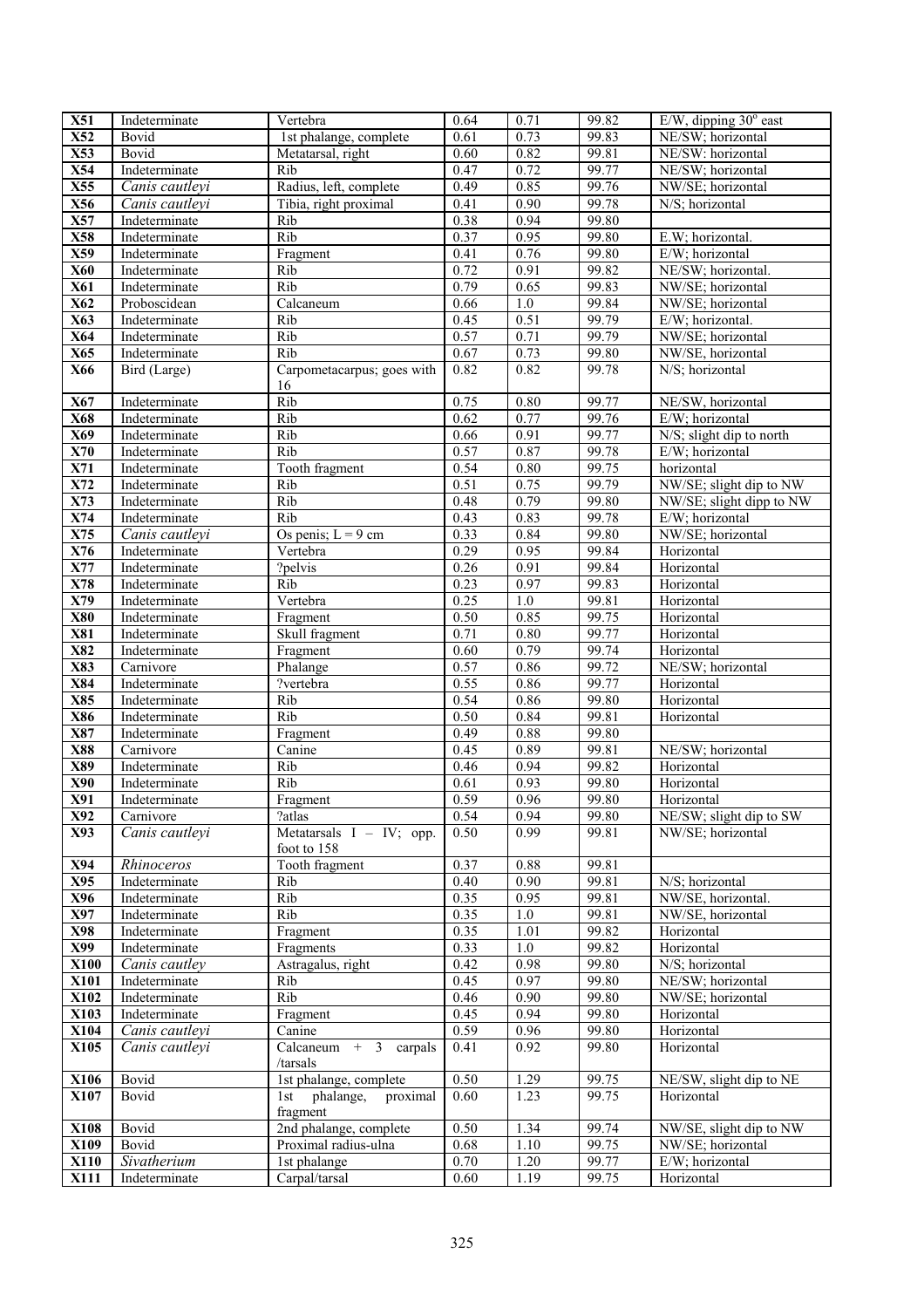| X112        | Indeterminate  | Sesamoid                                | 0.68              | 1.02              | 99.73              | Horizontal               |
|-------------|----------------|-----------------------------------------|-------------------|-------------------|--------------------|--------------------------|
| X113        | Indeterminate  | Fragment                                | $\overline{0.80}$ | 1.17              | 99.76              | Horizontal               |
| X114        | Indeterminate  | Lumbar vertebra                         | 0.81              | 1.10              | 99.77              | Dipping slightly to east |
| X115        | Indeterminate  | Rib                                     | 0.66              | 1.16              | 99.71              | NW/SE; horizontal        |
| X116        | Bovid          | Navicular cuboid                        | 0.80              | 1.02              | 99.75              | Horizontal               |
| X117        |                | Carpal/tarsal                           | 0.66              | 1.10              | 99.74              | Horizontal               |
| X118        |                | Fragment                                | 0.86              | 1.12              | 99.75              | Horizontal               |
| X119        | Canis cautleyi | Mandible ramus, right; goes<br>with 124 | 0.82              | 1.16              | 99.74              | NW/SE; horizontal        |
| X120        | Indeterminate  | Fragment                                | 0.62              | 1.13              | 99.76              |                          |
| X121        | Indeterminate  | Fragment                                | 0.66              | 1.09              | 99.76              |                          |
| X122        | Indeterminate  | ?carpal/tarsal                          | 0.60              | 1.23              | 99.75              | Horizontal               |
| X123        | Indeterminate  | Rib                                     | 0.63              | 1.22              | 99.75              |                          |
| X124        | Canis cautleyi | Mandible, right                         | 0.68              | 1.07              | 99.76              | E/W; horizontal          |
| X125        | Canis cautleyi | Tibia, left; opp. leg to 56             | 0.67              | 1.05              | 99.76              | E/W; horizontal          |
| X126        | Canis cautleyi | ?incisor, upper                         | 0.71              | 1.09              | 99.75              | NE/SW; horizontal        |
| X127        | Bovid          | Metacarpal, right prox.                 | 0.59              | 1.05              | 99.79              | N/S; horizontal          |
| X128        | Indeterminate  | Fragment                                | 0.58              | 1.15              | 99.79              |                          |
| X129        | Canis cautleyi | Jaw fragment plus ribs                  | 0.60              | $\overline{1.05}$ | 99.74              |                          |
| X130        | Indeterminate  | Phalange                                | 0.48              | 1.03              | 99.72              | E/W; horizontal          |
| X131        | Indeterminate  | ?carpal/tarsal                          | 0.55              | 1.19              | 99.75              | Horizontal               |
| X132        | Indeterminate  | Rib                                     | 0.55              | 1.27              | 99.76              | Horizontal               |
| X133        | Indeterminate  | Rib                                     | 0.46              | 1.03              | 99.73              | Horizontal               |
| X134        | Bovid          | femur,<br><b>Distal</b><br>unfused      | 0.20              | 1.37              | 99.78              | Horizontal               |
|             |                | epiphysis                               |                   |                   |                    |                          |
| X135        | Indeterminate  | Fragment                                | 0.30              | $1.20\,$          | 99.80              | slight dip to north      |
| X136        | Sivatherium    | Humerus, right; goes with               | 0.49              | 1.22              | 99.85              | Horizontal               |
|             |                | 19,25,27                                |                   |                   |                    |                          |
| X137        | Indeterminate  | Fragments                               | 0.36              | 1.22              | 99.83              | Horizontal               |
| X138        | Indeterminate  | Fragment                                | 0.20              | 1.39              | 99.72              | Slopewash                |
| X139        | Indeterminate  | Fragment                                | 0.12              | 1.20              | 99.76              | horizontal, ? slopewash  |
| X140        | Indeterminate  | Fragment                                | 0.23              | 1.20              | 99.83              | Horizontal               |
| X141        | Indeterminate  | Fragment                                | 0.16              | 1.19              | 99.77              | Horizontal               |
| X142        | Indeterminate  | Fragment                                | 0.15              | 1.09              | 99.78              |                          |
| X143        | Bovid          | Tibia, right                            | 0.47              | 1.33              | 99.77              | NW/SE; horizontal        |
| X144        | Indeterminate  | calcaneum,<br>proximal<br>fragment      | 0.42              | 1.30              | 99.75              | NE/SW, slight dip to NE  |
| X145        | Indeterminate  | ?carpal/tarsal                          | 0.58              | 1.33              | 99.72              | Horizontal               |
| X146        | Indeterminate  | Fragments                               | 0.53              | 1.35              | 99.73              | Horizontal               |
| X147        | Indeterminate  | ?carpal/tarsal                          | 0.58              | 1.30              | 99.80              | Horizontal               |
| X148        | Indeterminate  | ?sesamoid                               | 0.53              | 1.12              | 99.82              | Horizontal               |
| X149        | Indeterminate  | 2 ?sesamoids                            | 0.52              | 1.15              | 99.81              | Horizontal               |
| X150        | Indeterminate  | ?carpal/tarsal                          | 0.64              | 1.32              | 99.79              | Horizontal               |
| X151        | Indeterminate  | ibs                                     | 0.49              | 1.08              | 99.80              | Horizontal               |
| X152        | Indeterminate  | ?carpal/tarsal                          | 0.45              | 1.12              | 99.80              |                          |
| X153        | Bovid          | Astragalus, right side                  | 0.44              | 1.23              | 99.78              | E/W; horizontal          |
| X154        | Indeterminate  | Rib                                     | 0.43              | 1.25              | 99.76              | NW/SE; horizontal.       |
| X155        | Indeterminate  | Fragment                                | 0.48              | 1.12              | 99.80              | NE/SW; horizontal        |
| X156        | Indeterminate  | ?sesamoid                               | 0.48              | 1.06              | 99.80              |                          |
| X157        | Indeterminate  | Fragment                                | 0.42              | 1.04              | 99.81              | N/S; horizontal          |
| X158        | Canis cautleyi | Foot bone group                         | 0.42              | 1.04              | 99.81              |                          |
| X159        | Indeterminate  | ?rib                                    | 0.40              | 1.03              | 99.72              | Vertical                 |
| X160        | Indeterminate  | ?carpal/tarsal                          | 0.42              | 1.09              | 99.72              | Horizontal               |
| X161        | Indeterminate  | Ribs                                    | 0.38              | 1.00              | 99.74              | Horizontal               |
| X162        | Indeterminate  | ?rib                                    | 0.32              | 1.04              | 99.75              | E/W; horizontal          |
| X163        | Indeterminate  | Ribs                                    | 0.38              | 1.08              | $\overline{99.75}$ |                          |
| X164        | Indeterminate  | Pelvis                                  | 0.38              | 1.07              | 99.81              | N/S; horizontal          |
| X165        | Bovid          | 3rd phalange                            | 0.40              | 1.18              | 99.80              | ${\rm NE} / {\rm SW}$    |
| X166        | Bovid          | Calcaneum; right, fragment              | 0.43              | 1.23              | 99.80              | Horizontal               |
| X167        | Indeterminate  | Fragments                               | 0.33              | 1.30              | 99.82              | E/W; horizontal          |
| X168        | Indeterminate  | Rib                                     | 0.42              | 1.33              | 99.77              | NE/SW; slight dip to NE  |
| X169        | Indeterminate  | Fragment                                | 0.35              | 1.23              | 99.84              |                          |
| <b>X170</b> | Bovid          | Metatarsal, right, prox.                | 0.32              | 1.17              | 99.84              | E/W; horizontal          |
| X171        | Indeterminate  | Rib                                     | 0.32              | 1.14              | 99.82              | NW/SE; horizontal        |
| X172        | Indeterminate  | Rib                                     | 0.39              | 1.20              | 99.81              | N/S, horizontal          |